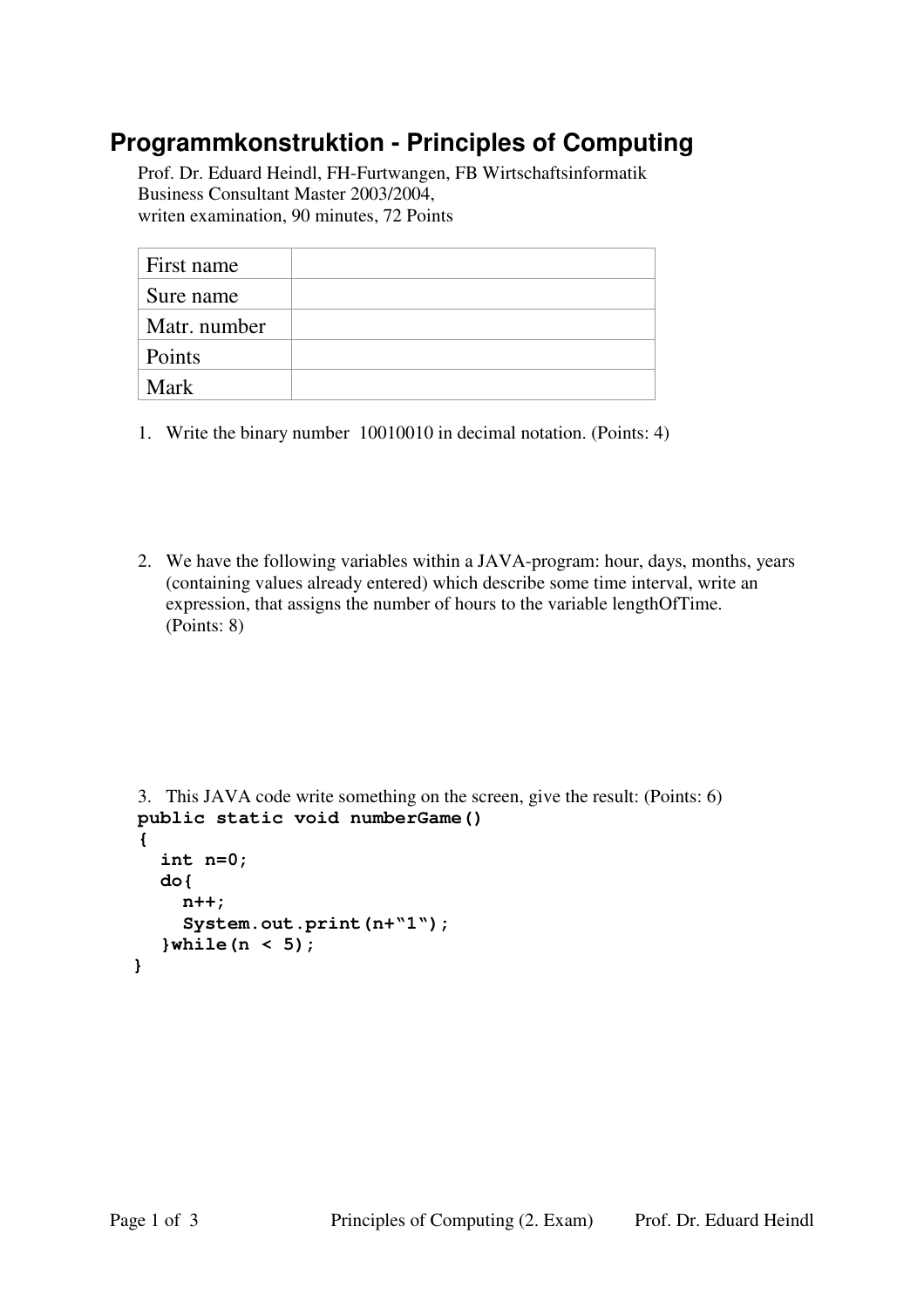4. Define the public class book, the class contains the ISBN of the book, the title and the author of the book. The author is of the type personName, which is defined at some other place. The constructor of this class sets the ISBN of the book. No other methods or variables are defined. (Points: 10)

- 5. libraryBook is a public class, that heritage the methods and variables of the superclass standardBook, write the first line. (Points: 3)
- 6. Define an array, that contains the days of the week.(Points: 5)
- 7. Describe this principle of an object oriented computer language. Give two examples of such a language and one language which is not object oriented.(Points 10)